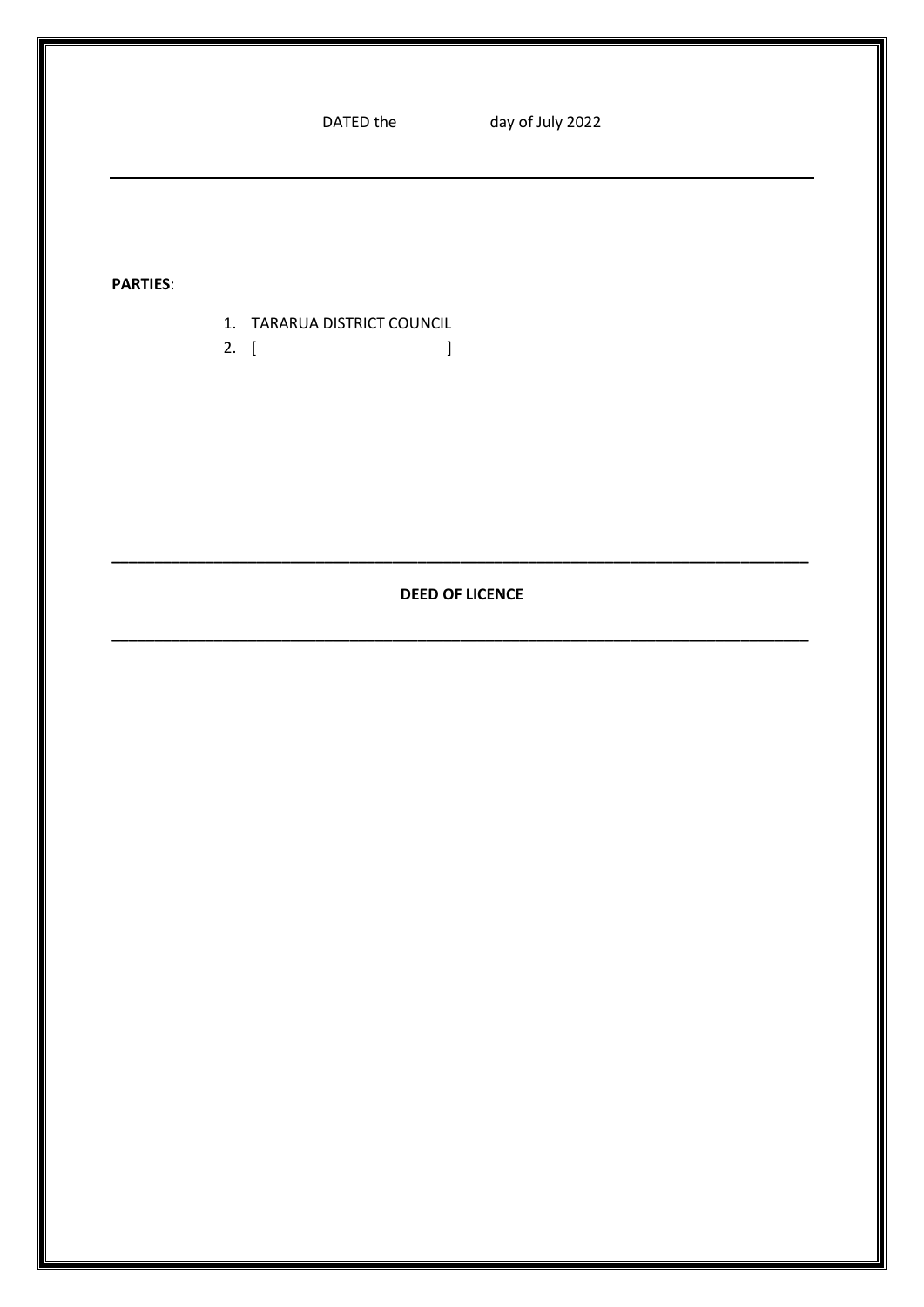#### **DEED OF LICENCE**

#### **PARTIES:**

- 1. **TARARUA DISTRICT COUNCIL** ("the Licensor")
- 2. ("the Licensee")

#### **BACKGROUND:**

- A. The Licensor isthe administering body of the Road Reserve pursuant to the Reserves Act 1977.
- B. The Licensor has agreed to grant a non-exclusive licence to the Licensee and its invitees to use that part of the Licence Area, for the Permitted Activity/Use and on the terms and conditions set out in this Licence.

Road Reserve outlined in **black** on the Plan **attached** ("the Licence Area")

C. The parties have entered into this Licence to record the terms and conditions on which the Licensee may use the Licence Area.

#### **NOW THIS DEED WITNESSES:**

#### **Definitions**

- 1. (a) "Licence" means the within Deed of Licence.
	- (b) "Licence Area" means such area as described within Background clause B above.
	- (c) "Licensee" includes any employee, agent, contractor or invitee of the Licensee.
	- (d) "Licensor" means the Tararua District Council.
	- (e) "Licensee Improvements" means any improvements constructed, placed or located on the Licence Area by the Licensee.
	- (f) "Licensor Improvements" means any improvements located on the Licence Area other than those which constitute Licensee Improvements.
	- (g) "Permitted Activity or Use" means for grazing.
	- (h) "Working Day" means any weekday excluding weekdays that fall due on a public holiday.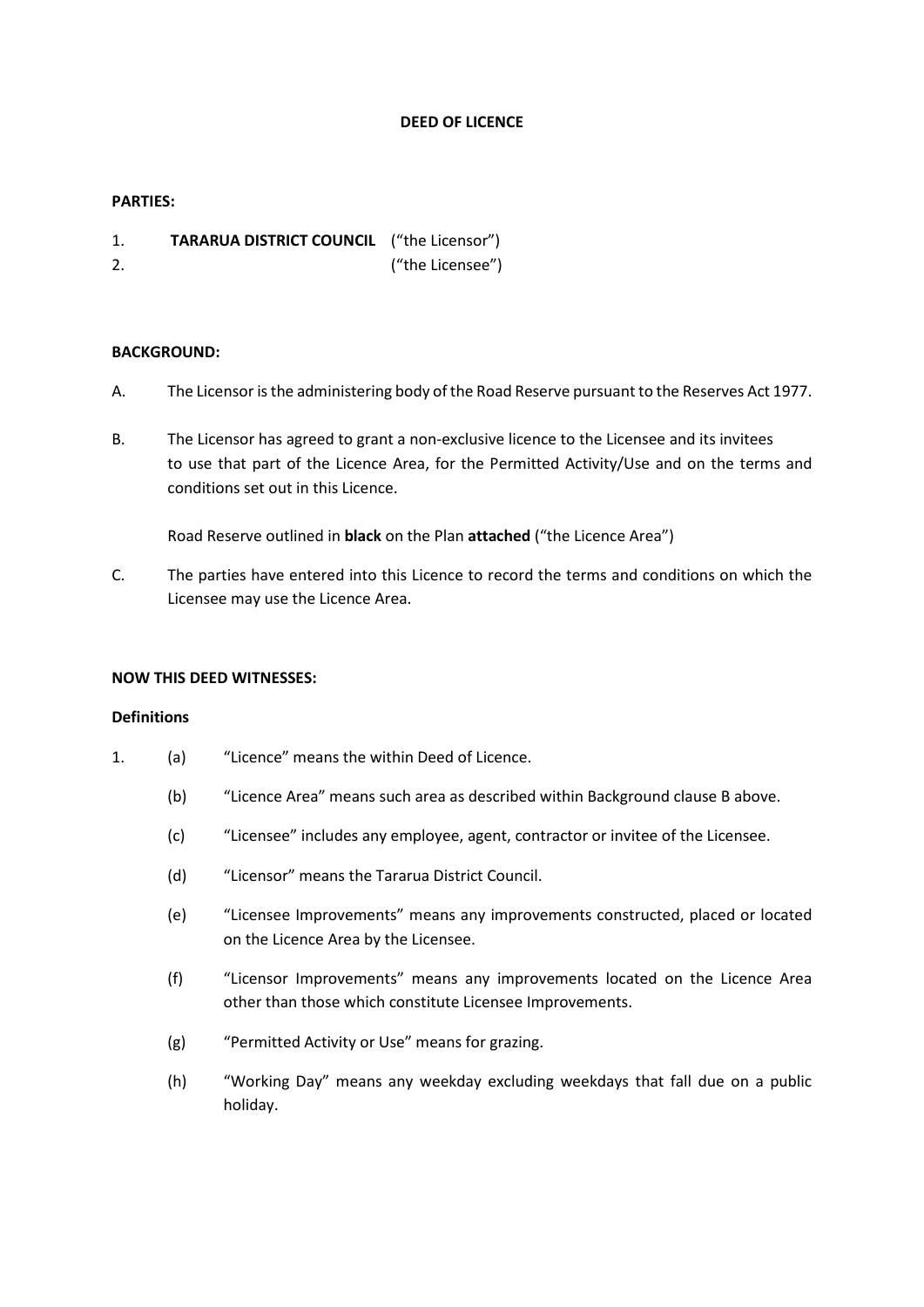#### **Grant of Licence**

2. The Licensor grants to the Licensee, and the Licensee takes and accepts from the Licensor, a non-exclusive Licence to use or occupy the Licence Area for the Permitted Activity or Use. The Licensor and Licensee agree that the within Licence does not give the Licensee exclusive rights to the Licence Area and the Licensor may at any time during the term of this Licence require the Licensee to vacate the Licence Area or any part of the Licence Area for a stipulated period of time by giving (5) Working Days' notice to the Licensee for such events or purposes as determined at the sole discretion of the Licensor.

### **PERMITTED ACTIVITY**

3. The Licensee may only utilise the Licence Area for the purpose of conducting the Permitted Activity or Use or such other activity as notified in writing from time to time by the Licensor.

### **TERM OF LICENCE**

### 4.

- (a) The term of the Licence shall be five (5) years and will commence on the Commencement Date and continue in force until the Expiry Date or as determined pursuant to clause 9 below.
- (b) Notwithstanding the term of the Licence referred to in clause 4(a) above the Licensor or Licensee may, by giving three (3) months' notice in writing to the Licensee or Licensor, terminate this Licence, in which case the Licence shall terminate at the end of that notice period.
- (c) If this Licence continues with the consent of the Licensor past the expiration of the term then this Licence shall be determinable on one (1) month's written notice given at any time by either party to the other.

### **IMPROVEMENTS**

5. The Licensee shall not construct, place or locate on the Licence Area any improvements unless the Licensor first gives consent to the Licensee in writing.

### **LICENCE FEE**

- 6. (a) The Licensee shall pay to the Licensor a Licence Fee of [ ] per annum, GST inclusive (if demanded by the Licensor).
	- (b) If the Licensee defaults in payment of the Licence Fee or other monies payable pursuant to this Licence for twenty (20) Working Days then the Licensee shall pay on demand interest at the default interest rate of twelve (12) per annum on the monies unpaid from the due date for payment to the date of payment.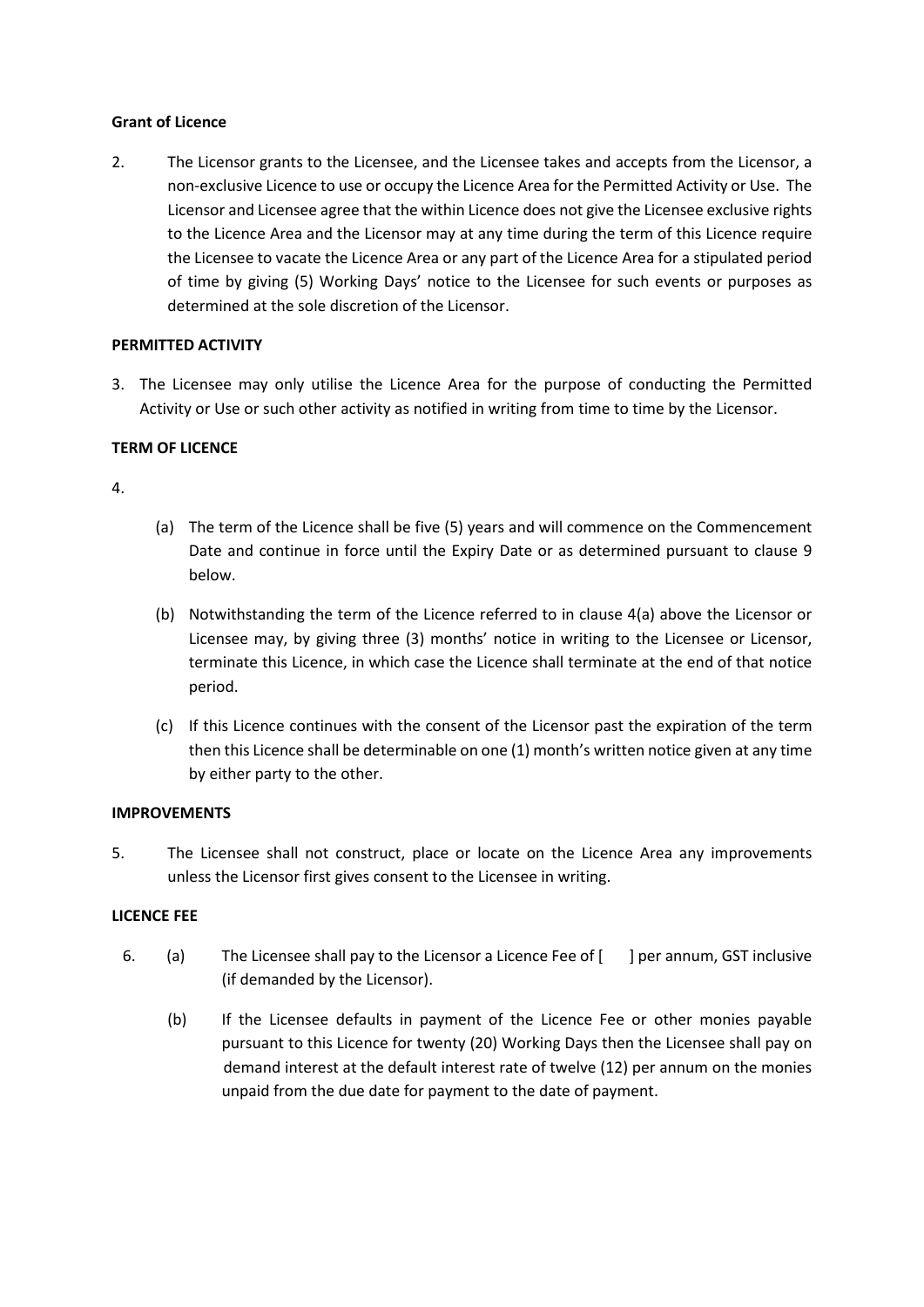#### **LICENSEE TO COMPLY WITH LEGAL REQUIREMENTS**

7. The Licensee will comply with the provisions of all statutes, ordinances, regulations and bylaws and will comply with the provisions of all requisitions and notices issued by any competent authority in respect of the rights under this Licence. This shall include, without limitation any obligations pursuant to the Building Act 2004 and the Health and Safety at Work Act 2015.

### **ASSIGNMENT**

8. The Licensee shall not assign the rights granted pursuant to this Licence.

### **TERMINATION**

- 9.1 The Licensor may cancel the Licence by notice in writing to the Licensee if:
	- (a) The Licence Fee has been in arrears for not less than ten (10) working days and the Licensor has served on the Licensee a notice pursuant to Section 206(3) and Section 246 of the Property Law Act 2007, such notice being not less than fourteen (14) working days.
- 9.2 Termination pursuant to clause 9.1 above shall not be subject to clause 21 below.

### **COSTS**

10. The Licensee shall be responsible for the Licensor's solicitor's reasonable costs of and incidental to the preparation of this Licence and any variation or renewal and the Licensor's reasonable costs (as between solicitor and client) of and incidental to the enforcement or attempted enforcement of the Licensor's rights, remedies and powers under this Licence.

### **LIABILITY FOR LOSS**

11. The Licensee will exercise its rights pursuant to this Licence entirely at the Licensee's own risk and the Licensor shall not be liable for any loss or damage sustained by the Licensee exercising any right pursuant to this Licence including any damage or loss resulting from any employee, agent, licensee or contractor of the Licensee entering onto any part of the Licence Area.

### **NOTICE**

- 12.1 (a) Any notice or document required or authorised to be delivered or served under this Deed may be delivered or served:
	- (i) In the manner provided within the Property Law Act 2007;
	- (ii) E-mail;
	- (b) Any notice or other document will be treated as delivered or served and received by the other party as follows:
		- (i) Personal Delivery. On personal delivery; or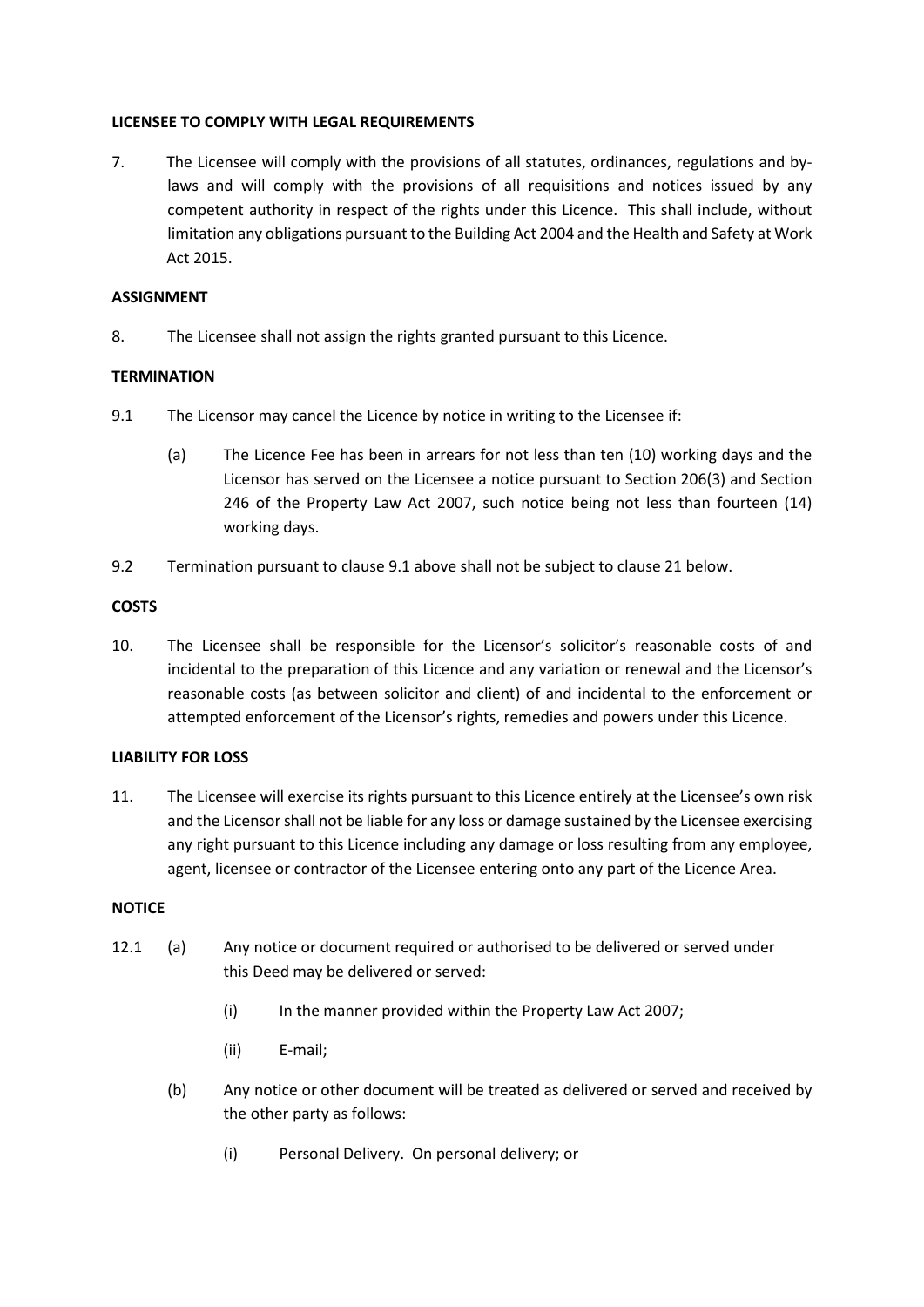- (ii) Post. 3 days after being posted by pre-paid registered post; or
- (iii) E-mail. On completion of successful transmission.

For the Purpose of this Licence until changes are notified in accordance with this clause 13.1 notice may be served using the notice details contained in the Schedule hereto.

12.2 Any changes to the notice details of either party as recorded in the Schedule hereto shall be notified in writing to the other by the party changing their notice details and such change shall not be effective until five (5) working days after the notification.

#### **BINDING WHEN SIGNED BY BOTH PARTIES**

13. This Licence shall not be binding until signed by both the Licensor and the Licensee.

### **UTILITIES**

- 14. The Licensee will pay directly to the relevant utility supplier all charges for utilities consumed by the Licensee in relation to the Licence Area including, however not limited to, telecommunications, water and electricity.
- 14.1 The Licensee acknowledges that the water supply to the land is the sole responsibility of the Licensee.

#### **MAINTENANCE & REPAIR**

15.

- (a) The Licensee will at all times maintain the Licence Area in the state which it was on the Commencement Date.
- (b) The Licensee will repair to the reasonable satisfaction of the Licensor any part of the Land that is damaged directly or indirectly by the Licensee, its employees, agents, contractors or invitees at any time during the Term of this Licence.
- (c) The Licensee will at all times keep any Licensor Improvements in good order, repair and condition.
- (d) The Licensee will at all times keep any Licensee Improvements in good order, repair and condition.
- (e) The Licensor and the Licensor's employees, agents, contractors and invitees may at all reasonable times enter the Licence Area to inspect the Licensor Improvements, Licensee Improvements and Land. If the Licensor gives the Licensee written notice of any failure on the part of the Licensee to comply with any requirement relating to the Licensor Improvements, Licensee Improvements and/or Land pursuant to this Licence then the Licensee will, with all reasonable speed and at the sole cost of the Licensee, remedy those defaults.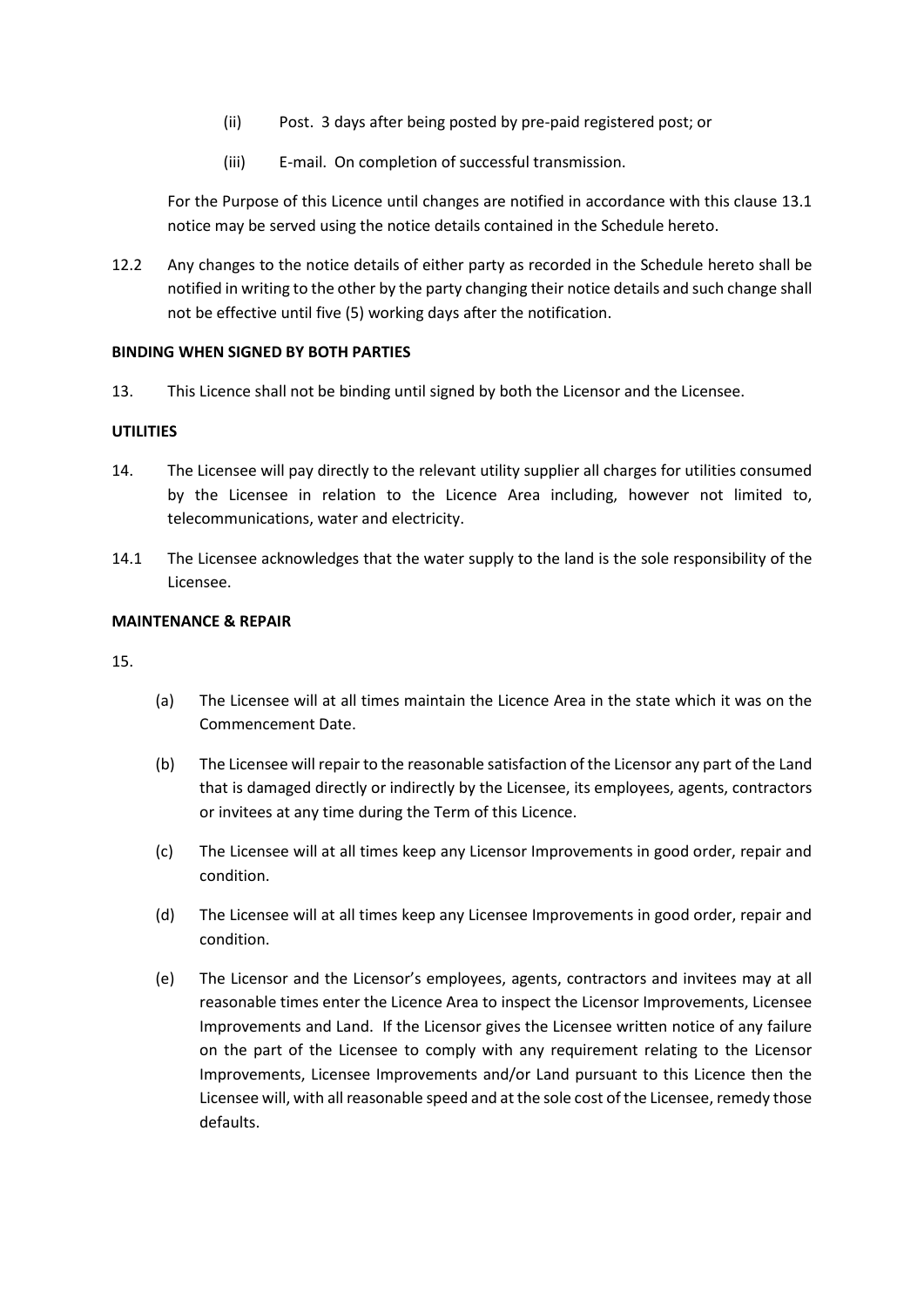- (f) In the event notice is given by the Licensor to the Licensee in accordance with clause  $15(e)$ above and the default is not remedied within ten (10) working days of the date of such notice then the Licensor together with the Licensor's employees, agents, contractors and invitees may enter the Licence Area to remedy the default. The Licensor's costs of remedying the default will be payable by the Licensee. The Licensee will pay such costs to the Licensor immediately upon demand being made in writing by the Licensor to the Licensee and if payment is not so made then the Licensee shall pay to the Licensor interest on the outstanding sum in accordance with clause 6(b) above from the date the Licensor notifies the Licensee of the costs incurred by the Licensor until the date of payment.
- (e) In the event that the Licensor considers that urgent work is required to be carried out in order to protect the safety of any person or property then the Licensor may without notice together with the Licensor's employees, agents, contractors and invitees enter the Licence area to carry out such urgent work. The Licensor's costs of carrying out the work will be payable by the Licensee. The Licensee will pay such costs to the Licensor immediately upon demand being made in writing by the Licensor to the Licensee and if payment is not so made then the Licensee shall pay to the Licensor on the outstanding sum due interest in accordance with clause 6(b) above from the date the Licensor notifies the Licensee of the costs incurred by the Licensor until the date of payment.

### **OBLIGATIONS ON TERMINATION**

16.

- (a) On termination of this Licence the Licensee shall leave the Licensor'simprovements in good order, repair and condition similar to the condition they were in at the commencement of this Licence (fair wear and tear excepted).
- (b) On termination of this Licence the Licensee shall within twenty (20) working days of such termination and at the sole cost of the Licensee remove fromthe Licence Area any Licensee Improvements and return the surface of theLicence Area to the same condition to which it was in prior to any Licensee Improvements being constructed, placed or located on the Licence Area.
- (c) In the event the Licensee does not comply with its obligations pursuant to clause 15(b) above then the Licensor may remove the Licensee Improvements and dispose of the same as determined by the Licensor. The Licensee will pay to the Licensor any costs incurred in the removal and disposal of the Licensee improvements immediately upon demand being made in writing by the Licensor. If payment is not so made then the Licensee shall pay to the Licensor interest on the outstanding sum in accordance with clause 6(b) above from the date the Licensor notifies the Licensee of the costs incurred by the Licensor until the date of payment.
- (d) In the event the Licensee does not comply with its obligations pursuant to clause 15(c) above then rather than exercising the right pursuant to clause 15(c) above the Licensor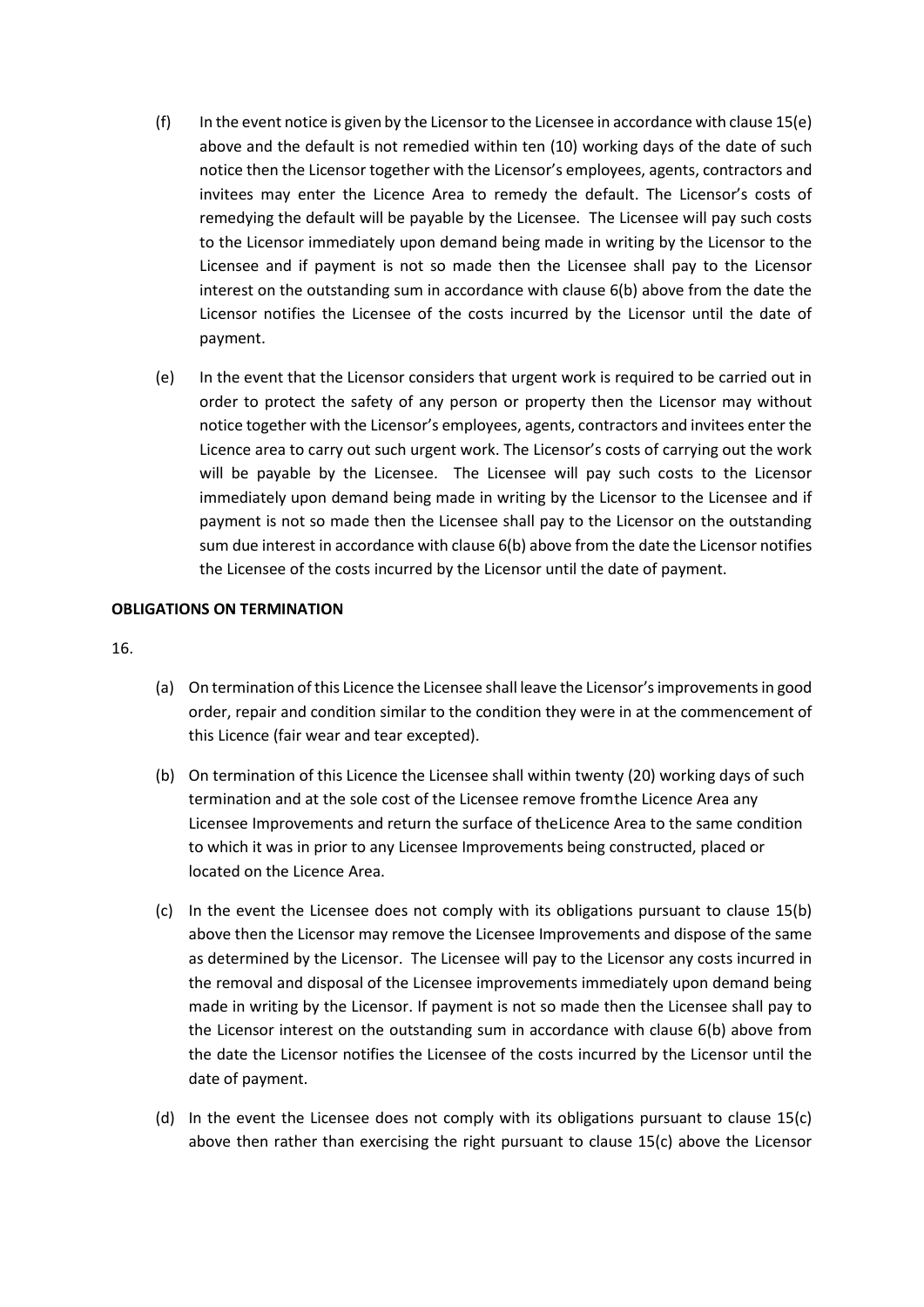may give notice in writing to the Licensee that the Licensor assumes ownership of the Licensee Improvements.

#### **LICENSOR AS LOCAL AUTHORITY**

17. The Licensor's position as territorial authority will not be compromised by virtue of the fact that it is a party to this Licence and it is acknowledged by the Licensee that no representation, warranty, or undertaking is made as to the success or otherwise of any application for resource consent, building consent, or any other application made to the Tararua District Council.

### **SIGNAGE**

18. The Licensee shall not erect, paint, display or allow on the Licence Area any signs, notices or advertising material unless the Licensee first obtains the consent in writing of the Licensor which consent may be declined. It will be a condition of any consent that the consented signs must comply with any relevant by-laws and the District Plan. The Licensor may, notwithstanding giving consent to any signage pursuant to this clause, require at any time the signage to be removed within ten (10) working days of receiving such notice.

### **INSURANCE AND INDEMNITY**

- 19.1 The Licensee will keep current a policy of public liability insurance for not less than \$1,000,000.00 for the duration of the Term.
- 19.2 The Licensee, at the Licensee's expense, shall insure any Licensee's Improvements for full replacement value, including all professional and consent fees, and costs of demolition, site clearance and for any works required by statute.
- 19.3 In the event that there are any Licensor Improvements on the Licence Area then the Licensor will arrange such insurance as the Licensor considers necessary.
- 19.4 The Licensee agrees to occupy and use the Licence Area at the Licensee's risk and releases to the full extent permitted by law the Licensor, its servants and agents from all claims and demands of any kind and from all liability which may arise in respect of any accident, damage or injury occurring to any person or property in or about the Licence Area.
- 19.5 The Licensee will, unless specifically prohibited by law, indemnify the Licensor against all damages or losses incurred by the Licensor resulting from the Licensee exercising any rights pursuant to this Licence including any damage or loss resulting from any employee, agent, licensee, invitee or contractor of the Licensee entering onto any part of the Licence Area.

### **GENERAL**

20.1 The Licence does not create any Lease, Tenancy or interest in the Licence Area.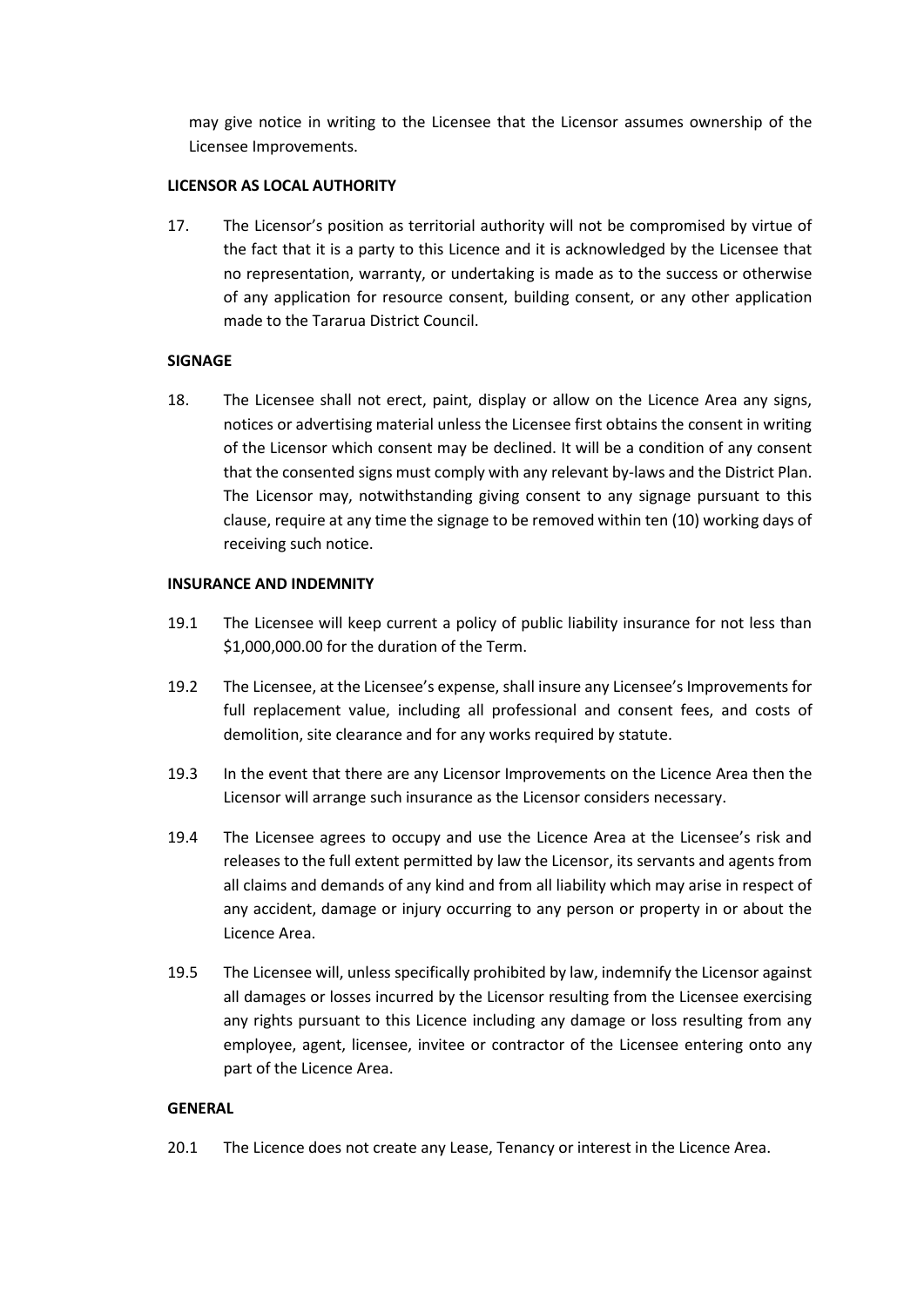- 20.2 The covenants and provisions required to be included in this Licence by the Reserves Act 1977 and by any regulations made under the Reserves Act 1977 shall to the extent that they are compulsory in their application to this Licence be binding on the Licensor and Licensee in the same manner as if such provisions had been set out fully in this Licence.
- 20.3 No warranty or representation expressed or implied has been or is made by the Licensor that the Licence Area is now suitable or will remain suitable or adequate for the Permitted Activity or Use by the Licensee or that any use of the Licence Area by the Licensee will comply with the by-laws or ordinances or other requirements of any authority having jurisdiction.
- 20.4 No waiver or failure to act by either party in respect of any breach by the other shall operate as a waiver of another breach.
- 20.5 This Licence is not registrable, and the Licensee may not register a caveat against the title for the Land of which the Licence Area forms part.

#### **MEDIATION**

- 21. If any dispute or difference arises between the parties, the parties shall enter into negotiations in good faith to resolve the dispute or difference. If the dispute or difference is not resolved within one month of the date on which the parties began their negotiations, either party may invoke a mediation process as follows:
	- 21.1 Either party may by written notice to the other party require that the dispute between the parties be referred to mediation. A mediation notice shall set out the nature of the dispute but need not detail the background or the parties' position in relation to the same.
	- 21.2 A mediation shall not derogate from the obligation of the parties to seek resolution of the dispute by consultation and negotiation.
	- 21.3 The parties shall in good faith endeavour to agree upon and appoint a person as mediator to consult with the parties and to assist the parties to reach agreement in respect of the dispute no later than seven (7) days from the date upon which a mediation notice was given.
	- 21.4 If a mediator is appointed, he or she shall in consultation with the parties settle a timetable and the procedures to be adopted during the mediation. The decision of the mediator on any such timetabling and procedural matters shall be binding on the parties and in particular the mediator shall be entitled to call any meeting between the parties at such time and place as the mediator considers appropriate.
	- 21.5 The parties shall attend all meetings called by the mediator and at such meetings shall conduct the negotiations in good faith and use their best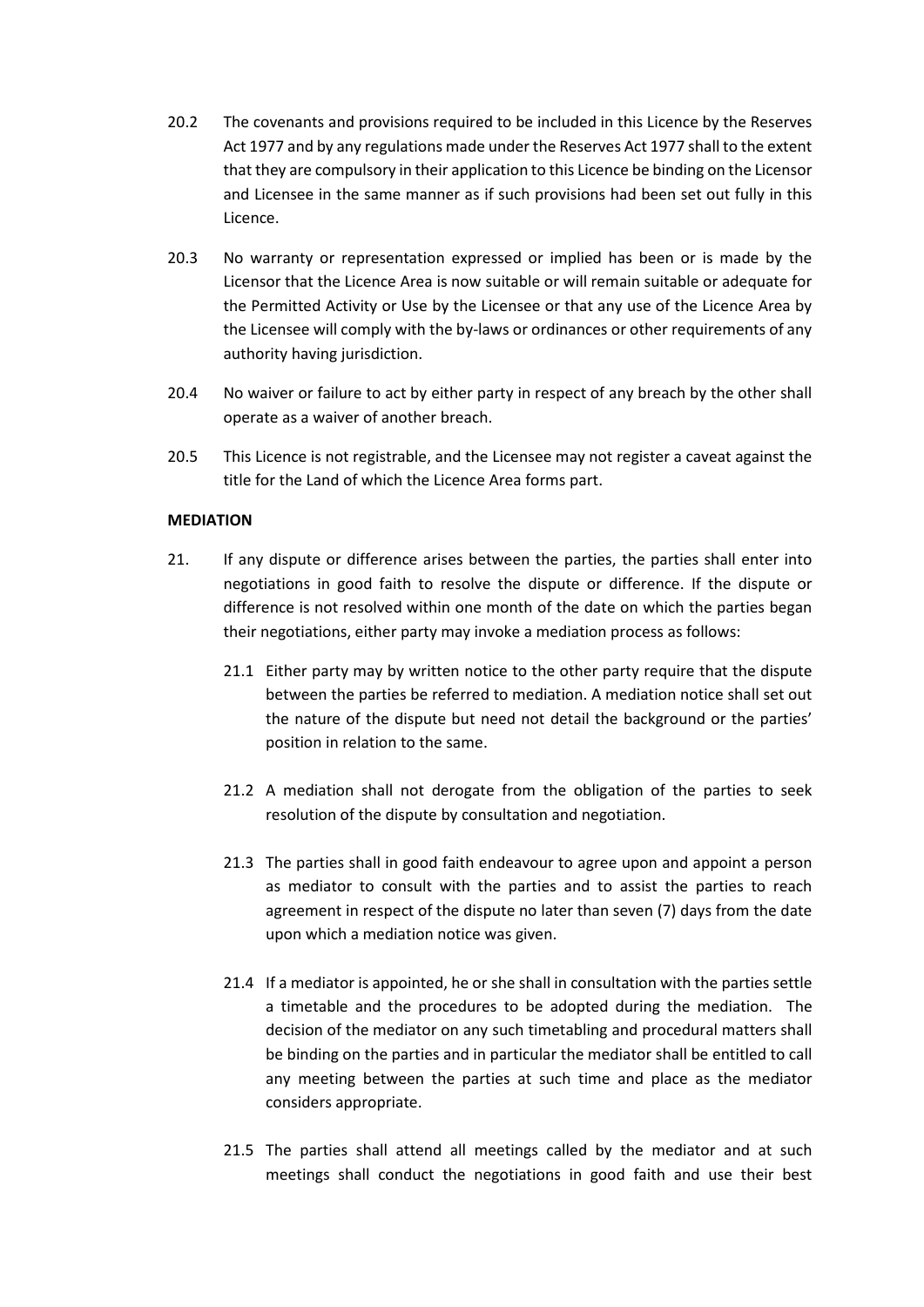endeavours to reach an agreed solution which is acceptable to both parties. Subject to the provisions of this clause, if any dispute is not resolved by written agreement between the parties upon the expiration of twenty (20) business days from the date upon which the mediation notice was given the question or difference shall be resolved by the arbitration of a single arbitrator to be appointed by the President for the time being of the Hawkes' Bay Branch of the New Zealand Law Society and every arbitration shall be conducted under and in accordance with the Arbitration Act 1996 or any amendment or re-enactment thereof. Pending resolution of any dispute or difference the parties shall continue to perform their respective obligations pursuant to the provisions of this Licence.

**DATED** this day of July 2022

### **THE COMMON SEAL OF THE TARARUA DISTRICT COUNCIL**

Was hereto affixed in the presence of:

 $\blacksquare$  Mayor

\_\_\_\_\_\_\_\_\_\_\_\_\_\_\_\_\_\_\_\_\_\_\_\_\_\_\_\_\_\_\_ Chief Executive

**SIGNED** by \_\_\_\_\_\_\_\_\_\_\_\_\_\_\_\_\_\_\_\_\_\_

As Licensee in the presence of: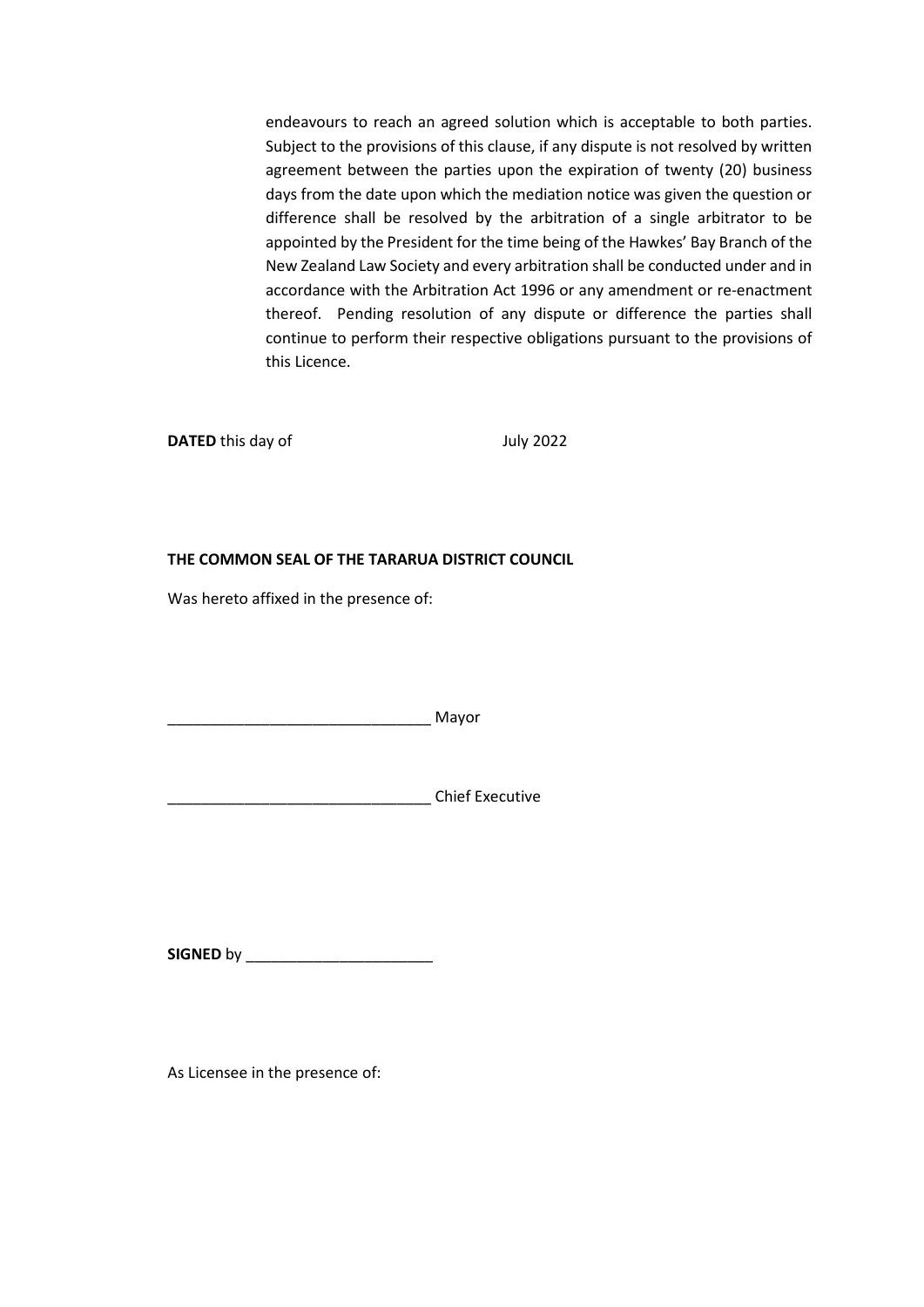**FIRST SCHEDULE**

| <b>LICENCE AREA</b>                 | That part of Road Reserve outlined in black on the<br>plan attached as the Second Schedule.                                                      |                             |
|-------------------------------------|--------------------------------------------------------------------------------------------------------------------------------------------------|-----------------------------|
| <b>LAND</b>                         | 1 hectare more or less situated opposite 117 Opaki<br>Kaiparoro Road, Eketahuna.                                                                 |                             |
| <b>TERM</b>                         | The term commencing on the Commencement Date<br>and continuing in force until the Expiry Date or such<br>earlier date determined under clause 9. |                             |
| <b>COMMENCEMENT DATE</b>            | 1 August 2022                                                                                                                                    |                             |
| <b>EXPIRY DATE</b>                  | 31 July 2027                                                                                                                                     |                             |
| <b>LICENCE FEE</b>                  | \$[                                                                                                                                              | ] (GST inclusive) per annum |
| <b>CONTACT DETAILS FOR LICENSOR</b> | <b>Attention: Tararua District Council</b><br><b>Carrie Newell</b><br>06 374 4080<br>carrie.newell@tararuadc.govt.nz                             |                             |
| <b>CONTACT DETAILS FOR LICENSEE</b> |                                                                                                                                                  |                             |

**PERMITTED ACTIVITY OR USE** Grazing